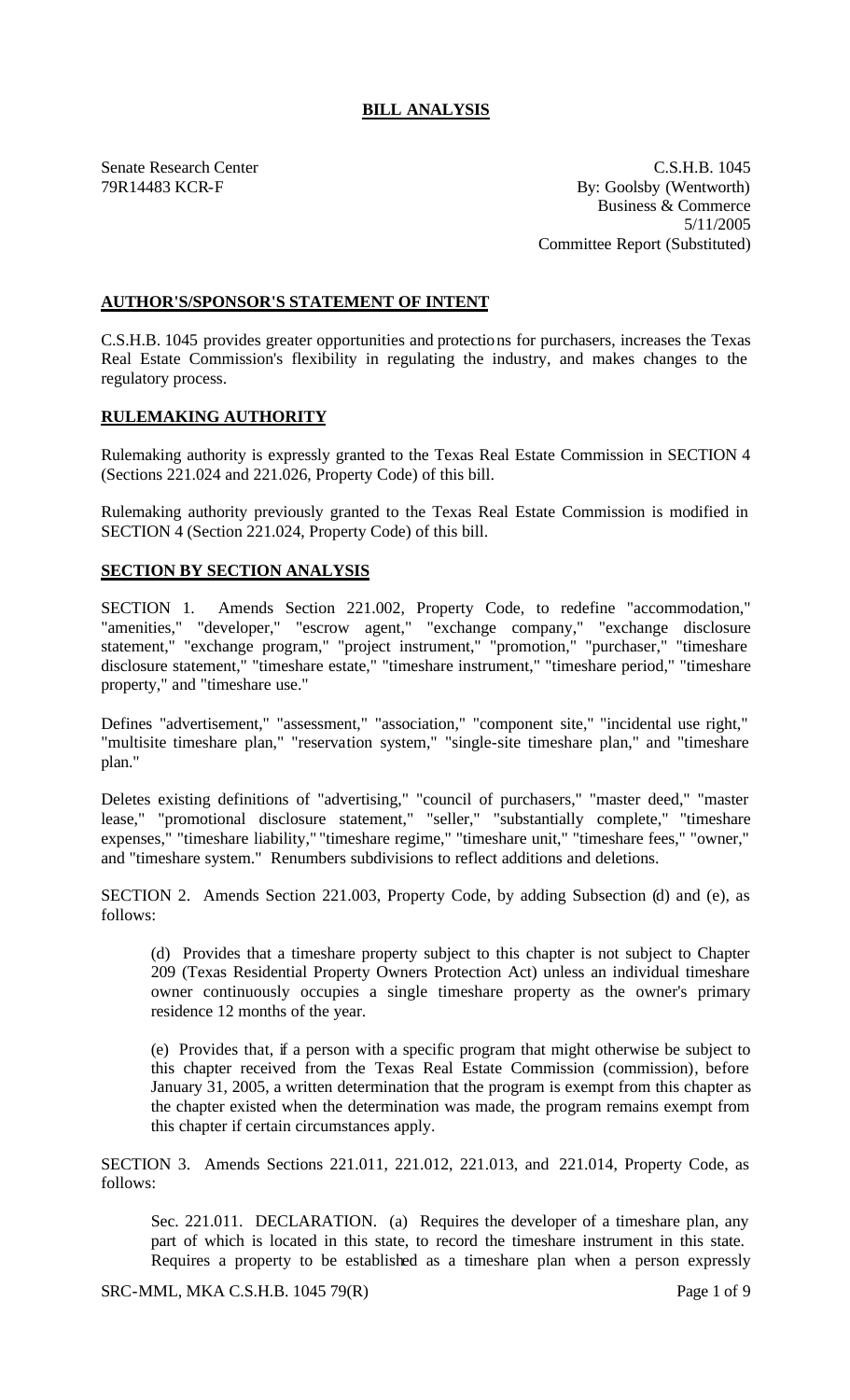declares an intent to subject the property to a timeshare plan through the recordation of a timeshare instrument that sets forth the information provided in Subsections (b) and (c). Makes conforming changes.

(b) Makes conforming and nonsubstantive changes.

(c) Makes conforming and nonsubstantive changes.

Deletes existing text of Subsection (d), relating to a timeshare interest located wholly without this state.

Sec. 221.012. CONVEYANCE AND ENCUMBRANCE. Makes a conforming change.

Sec. 221.013. COMMON OWNERSHIP. (a) Creates subsection from existing text.

(b) Authorizes a timeshare estate to be jointly or commonly owned in the same manner as any other real property interest in this state.

Sec. 221.014. PARTITION. Prohibits an action for partition of a timeshare interest from being maintained during the term of a timeshare plan. Deletes existing text relating to express permission stated by a declaration.

SECTION 4. Amends Subchapter C, Chapter 221, Property Code, by amending Sections 221.021, 221.022, 221.023, 221.024, and 221.025, and adding Section 221.026, as follows:

Sec. 221.021. REGISTRATION REQUIRED. (a) Makes conforming changes.

(b) Authorizes a developer or any person acting on the deve loper's behalf, before a registration application for a timeshare plan is submitted or completed, to accept a reservation and a deposit from a prospective purchaser if the deposit is placed in a segregated escrow account with an independent escrow agent and if the deposit is fully refundable at any time at the request of the purchaser.

(c) Makes conforming and nonsubstantive changes.

(d) Authorizes the commission, at the developer's request, to authorize the developer to conduct presales before a timeshare plan is registered if the registration application is administratively complete, as determined by the commission or as established by commission rule. Provides that the authorization for presales permits the developer to offer and dispose of timeshare interests during the period the application is in process. Requires the developer, to obtain a presales authorization, to meet certain requirements.

(e) Sets forth requirements for a developer during the presales authorization period.

(f) Sets forth requirements for a developer after the final timeshare disclosure statement is approved by the commission.

(g) Provides that the requirements of this subchapter remain in effect during the period the developer offers or disposes of timeshare interests of the timeshare plan registered with the commission. Requires the developer to notify the commission in writing when all of the timeshare interests of a timeshare plan have been disposed of.

Sec. 221.022. APPLICATION FOR REGISTRATION. (a) Requires an application for registration filed under this section to include a timeshare disclosure statement and any required exchange disclosure statement required by Section 221.033 (Amendment of Registration), rather than 201.033, recorded, rather than certified, copies of all timeshare instruments, and other information as may be required by the commission. Requires recorded copies of the timeshare instruments, if the timeshare property is a newly

SRC-MML, MKA C.S.H.B. 1045 79(R) Page 2 of 9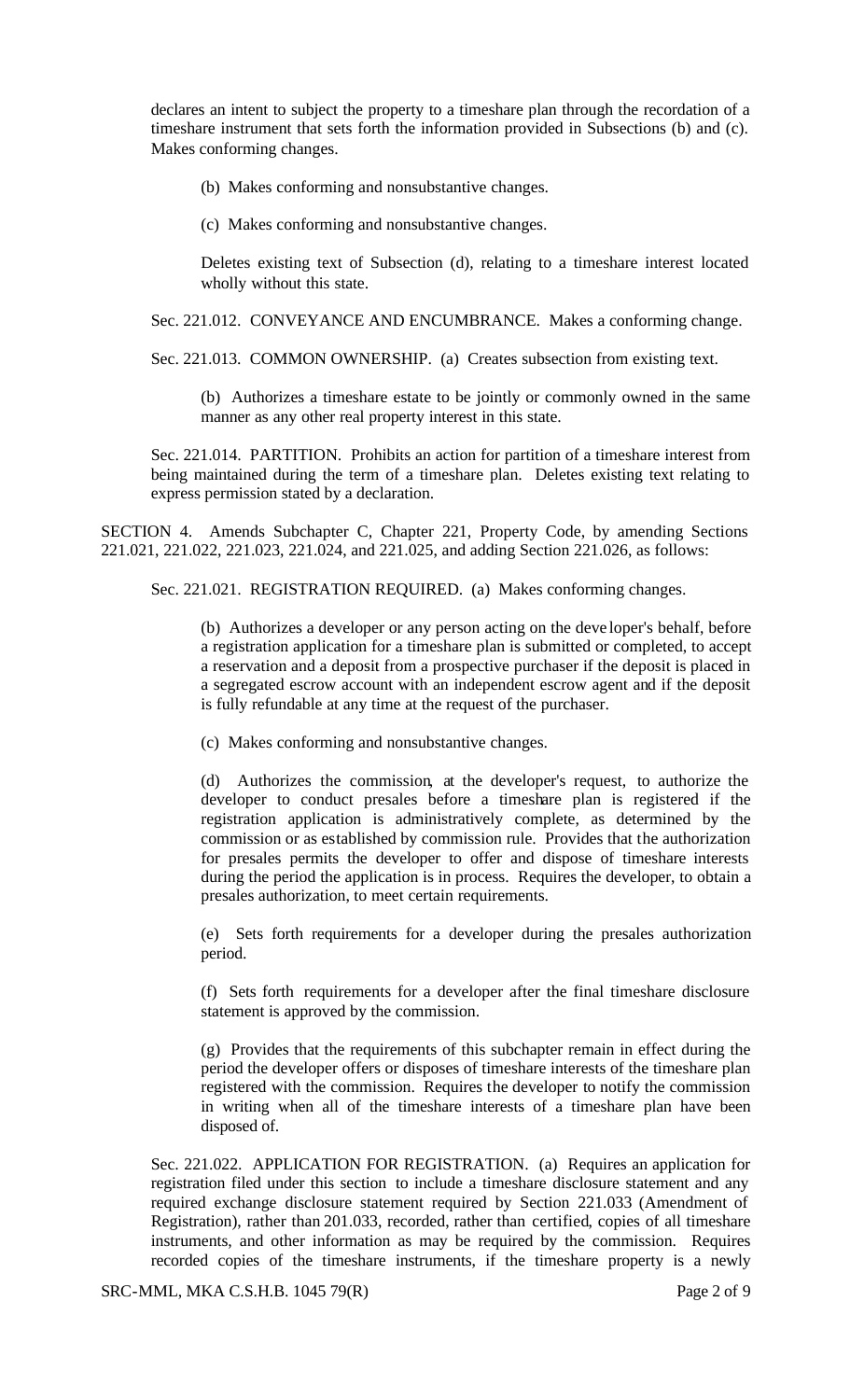developed property, to be provided promptly after recorded copies are available from the entity with which the instruments are recorded. Provides that, if existing or proposed accommodations are in a condominium, an applicant who complies with this section is not required to prepare or deliver a condominium information statement or a resale certificate as described by Chapter 82 (Uniform Condominium Act).

(b) Makes a conforming change.

(c) Authorizes the commission to accept an abbreviated registration application from a developer of a timeshare plan if all accommodations in the plan are located outside this state. Requires the developer to file written notice of the intent to register under this section not later than the 15th day before the date the abbreviated application is submitted.

(d) Prohibits a developer of a timeshare plan with any accommodation located in this state from filing an abbreviated application unless certain circumstances apply.

(e) Requires a developer filing an abbreviated application to provide certain information and documents.

(f) Requires a foreign jurisdiction providing evidence of registration as provided by Subsection (e)(6) to have registration and disclosure requirements that are substantially similar to or stricter than the requirements of this chapter.

(g) Redesignated from existing Subsection (c).

Sec. 221.023. AMENDMENT OF REGISTRATION. Requires the developer, rather than the developer or managing entity, to file amendments to the registration reporting to the commission any materially adverse change in any document contained in the registration not later than the 30th day after the date the developer knows or reasonably should know of the change. Authorizes the developer to continue to offer and dispose of timeshare interests under the existing registration pending review of the amendments by the commission if the materially adverse change is disclosed to prospective purchasers.

Sec. 221.024. POWERS OF COMMISSION. (a) Authorizes the commission to prescribe and publish forms and adopt rules necessary to carry out the provisions of this chapter and to suspend or revoke the registration of any developer, rather than seller, place on probation the registration of a developer that has been suspended or revoked, reprimand a developer, impose an administrative penalty of not more than \$10,000, or take any other disciplinary action authorized by this chapter if, after notice and hearing, the commission determines that a developer has materially violated this chapter, the Deceptive Trade Practices-Consumer Protection Act (Subchapter E, Chapter 17, Business & Commerce Code), or the Contest and Gift Giveaway Act (Chapter 40, Business & Commerce Code). Deletes existing text authorizing the commission to bring suit in a district court of Travis County, Texas.

(b) Authorizes, rather than requires, the commission to authorize specific employees to conduct hearings and issue final decisions in contested cases and establish reasonable fees for the filing or registration of documents required by this chapter.

(c) Entitles a person, if the commission initiates a disciplinary proceeding under this chapter, to a hearing before the commission or a hearing officer appointed by the commission. Requires the commission, by rule, to adopt procedures to permit an appeal to the commission from a determination made by a hearing officer in a disciplinary action.

(d) Requires the commission to set the time and place of the hearing.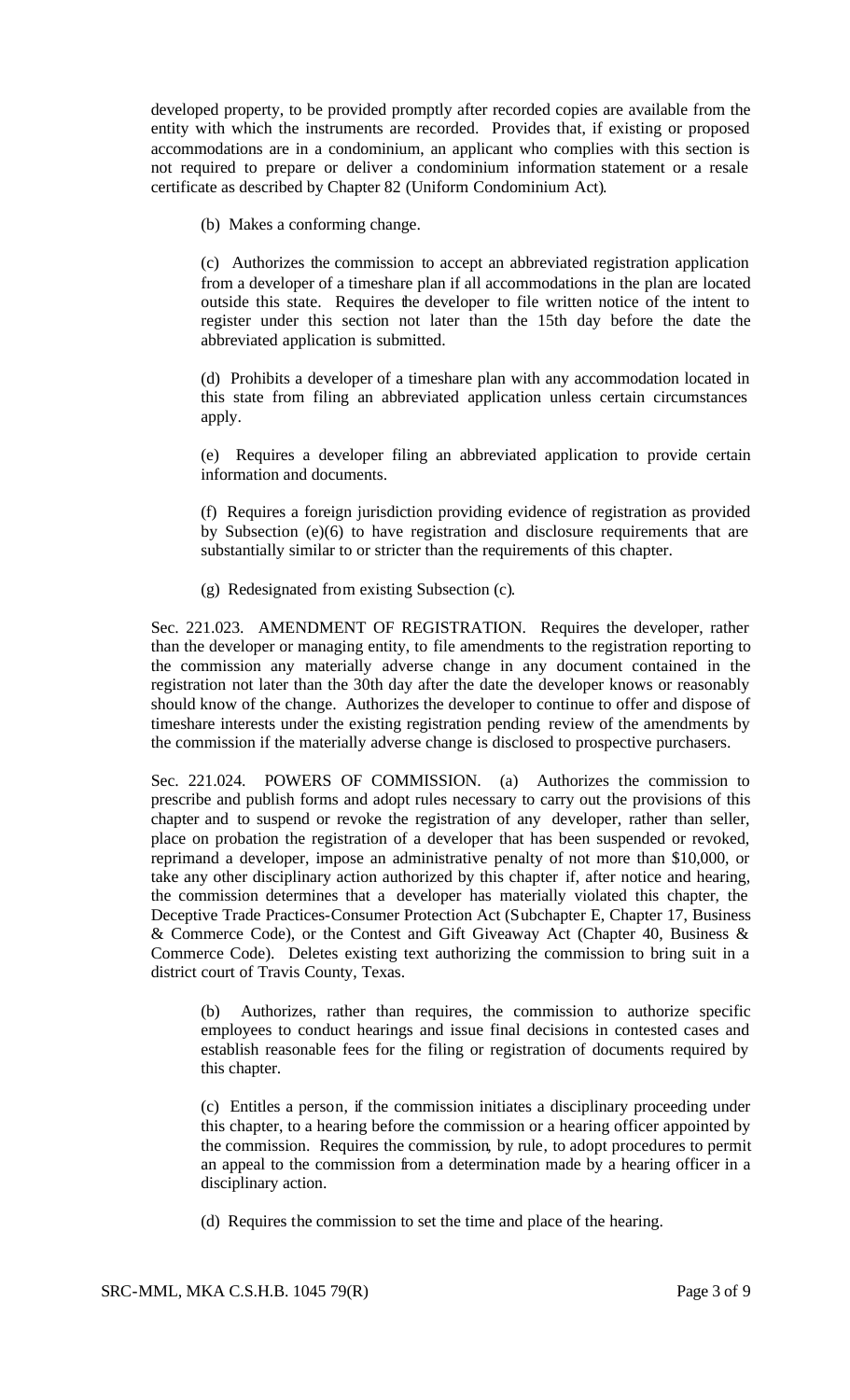(e) Provides that a disciplinary procedure under this chapter is governed by the contested case procedures of Chapter 2001 (Administrative Procedure), Government Code.

(f) Authorizes the commission to file a suit in a district court of Travis County to prevent a violation of this chapter or for any other appropriate relief.

(g) Provides that judicial review of a commission order imposing an administrative penalty is instituted by filing a petition as provided by Subchapter G (Contested Cases, Judicial Review), Chapter 2001, Government Code, and by trial de novo.

Sec. 221.025. New heading: EFFECT OF REGISTRATION ON OTHER LAWS: EXEMPTION FROM CERTAIN LAWS. (a) Creates subsection from existing text. Provides that a developer's compliance with this chapter exempts the developer's offer and disposition of timeshare interests subject to this chapter from securities and dealer registration under The Securities Act (Article 581-1 et seq., Vernon's Texas Civil Statutes).

(b) Provides that a timeshare plan created as a condominium regime before January 1, 1994, that complies with this chapter is exempt from the requirements of Section 81.112 relating to club membership.

(c) Provides that a timeshare plan subject to Chapter 82 that complies with this chapter is exempt from the requirements of Section 82.0675 relating to club membership.

(d) Provides that a developer's compliance with this chapter as to any timeshare plan exempts any company, as defined by Chapter 181, (Texas Trust Company Act), Finance Code, that holds title to the timeshare interests in the timeshare plan from compliance with the Texas Trust Company Act as to the company's activities relating to the holding of that title.

Sec. 221.026. ISSUANCE AND RENEWAL OF REGISTRATION. (a) Requires the commission, by rule, to adopt requirements for the issuance and renewal of a developer's registration under this chapter.

(b) Requires the commission to issue or renew a registration under this chapter for a period not to exceed 24 months.

(c) Requires the commission to assess and collect a fee for the issuance or renewal of a registration under this chapter.

(d) Authorizes the commission to assess and collect a late fee if the commission has not received the fee or any supporting documentation required before the 61st day after the date a registration is issued or renewed under this section.

(e) Provides that failure to pay a renewal fee or late fee is a violation of this chapter.

SECTION 5. Amends Sections 221.031 and 221.032, Property Code, as follows:

Sec. 221.031. New heading: ADVERTISEMENTS AND PROMOTIONS. (a) Authorizes the commission, at any time, to request a developer to file for review by the commission any advertisement used in this state by the developer in connection with offering a timeshare interest. Requires the developer to provide the advertisement not later than the 15th day after the date the commission makes the request. Requires the commission, if the commission determines that the advertisement violates this chapter or Chapter 40 (Contests and Gift Giveaways), Business & Commerce Code, to notify the developer in writing, stating the specific grounds for the commission's determination not later than the 15th day after the date the commission makes its determination. Authorizes

SRC-MML, MKA C.S.H.B. 1045 79(R) Page 4 of 9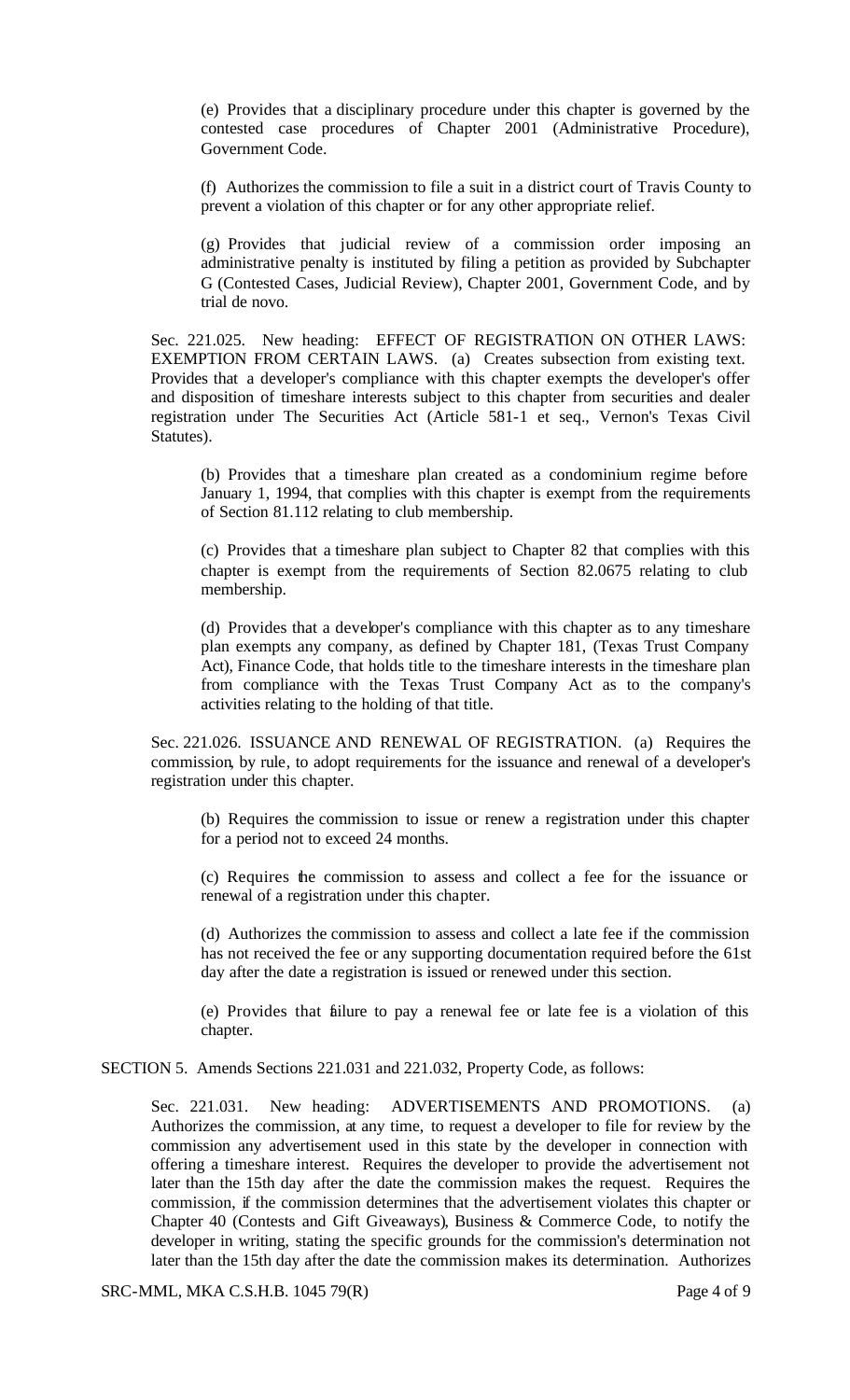the commission to grant the developer provisional approval for the advertisement if the developer agrees to correct the deficiencies identified by the commission. Authorizes a developer, on its own initiative, to submit any proposed advertisement to the commission for review and approval by the commission.

(b) Requires any advertisement that contains a promotion in connection with the offering of a timeshare interest to comply with Chapter 40, Business & Commerce Code.

(c) Requires an advertisement that contains a promotion in connection with the offering of a timeshare interest, as provided by Subsections (d) and (e), to include certain information, in addition to any disclosures required under Chapter 40, Business & Commerce Code. Makes conforming and nonsubstantive changes.

(d) Requires an advertisement containing the disclosures required by Chapter 40, Business & Commerce Code, and Subsection (c) to be provided in writing or electronically at least once before a scheduled sales presentation and in a reasonable period before the scheduled sales presentation to ensure that the recipient receives the disclosures before leaving to attend the sales presentation.

(e) Provides that the developer is not required to provide the disclosures required by this section in every advertisement or other written, oral, or electronic communication provided or made to a recipient before a scheduled sales presentation.

Deletes existing text relating to information about the retail value of a prize contained in a promotional disclosure statement

Sec. 221.032. TIMESHARE DISCLOSURE STATEMENT. (a) Makes a conforming change.

(b) Sets forth modified requirements for information to be included in the timeshare disclosure statement for a single-site timeshare plan or a multisite timeshare plan that includes specific timeshare interest.

(c) Requires a developer who offers a specific timeshare interest in a multisite timeshare plan to also fully disclose certain information in written, graphic, or tabular form.

(d) Requires a developer who offers a nonspecific timeshare interest in a multisite timeshare plan to disclose certain information in written, graphic, or tabular form.

(e) Authorizes a developer to include any other information in a timeshare disclosure statement required by this section on approval by the commission.

(f) Authorizes the commission, if a timeshare plan is located wholly outside this state, to permit the developer to submit a timeshare disclosure statement the developer is currently providing purchasers or an equivalent timeshare disclosure statement filed for the timeshare plan in another state if the current statement or the equivalent statement substantially complies with the requirements of this subchapter. Provides that this subsection does not exempt the developer from other requirements of this chapter.

SECTION 6. Amends Section 221.033(a), Property Code, to make a conforming change.

SECTION 7. Amends Section 221.034, Property Code, as follows:

Sec. 221.034. New heading: EXEMPT OFFERINGS AND DISPOSITIONS; COMMUNICATIONS. (a) Provides that an offering is exempt from this chapter if it meets certain modified requirements.

SRC-MML, MKA C.S.H.B. 1045 79(R) Page 5 of 9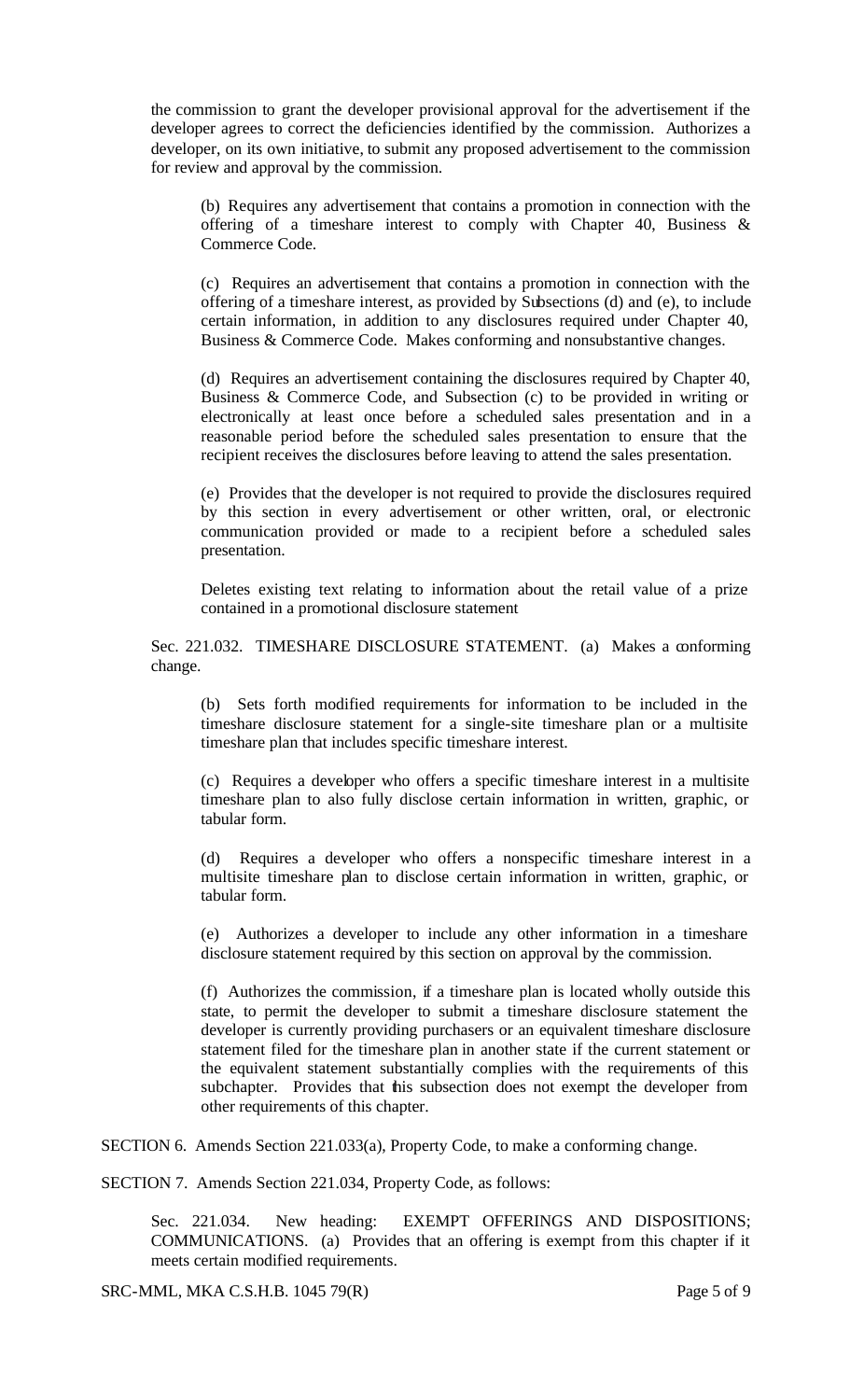(b) Authorizes a developer, if the developer has a timeshare plan registered under this chapter and is subject to Section 221.024, to offer or dispose of an interest in a timeshare plan that is not registered under this chapter to a person who is the owner of a timeshare interest in a timeshare plan created by the developer. Provides that a developer under this subsection is exempt from certain statutes if the developer permits the purchaser to cancel the purchase contract before the sixth day after the date the contract is signed and provides the purchaser all timeshare disclosure documents required by law to be provided in the jurisdiction in which the timeshare property is located.

(c) Sets forth communications that are not considered advertisements under this chapter.

(d) Sets forth communications that are exempt from this chapter if they are delivered to a person who has previously executed a contract for the purchase of or is an owner of a timeshare interest in a timeshare plan.

SECTION 8. Amends Sections 221.041, 221.042, and 221.043, Property Code, as follows:

Sec. 221.041. PURCHASER'S RIGHT TO CANCEL. (a) Authorizes a purchaser to cancel a purchase contract, rather than a contract to purchase a timeshare interest, before the sixth day after the date the purchaser signs and receives a copy of the purchase contract or receives the required timeshare disclosure statement, whichever is later.

(b) Redesignates text of existing Subsection (c). Deletes existing text of Subsection (b) relating to a purchaser who does not receive a copy of a contract. Makes a nonsubstantive change.

Sec. 221.042. NOTICE; REFUND. (a) Authorizes a purchaser who elects to cancel a purchase contract to do so by providing notice by overnight common carrier delivery service to the developer or the developer's agent for service of process. Makes conforming changes.

(b) Requires cancellation to be without penalty, and all payments made by the purchaser before cancellation to be refunded on or before the 30th, rather than the 21st, day after the date on which the developer receives a timely notice of cancellation or on or before the fifth day after the date the developer receives good funds from the purchaser, whichever is later.

Sec. 221.043. CONTRACT REQUIREMENTS. (a) Requires each purchase contract to contain certain information. Requires the statements required by this subsection and Subsection (c)(8) to be proved in a conspicuous manner and in the exact language set forth in this section with the developer's name and address, the date of the last day of the fiscal year, and the address of the managing entity inserted where indicated. Sets forth language to be included in the purchase contract. Deletes existing text relating to a timeshare fee disclosure statement. Makes conforming and nonsubstantive changes.

(b) Requires a space to be reserved for the signature of the purchaser immediately following the required statements in Subsection (a), rather than Exhibit A. Deletes existing text requiring the seller to obtain the purchaser's signature on Exhibit A.

(c) Requires the purchase contract to also include certain modified information.

(d) Authorizes the information required to be provided by this section to be provided in the purchase contract or in an exhibit to the purchase contract, or to be provided in part in both if all of the information is provided.

SECTION 9. Amends Section 221.052, Property Code, as follows:

SRC-MML, MKA C.S.H.B. 1045 79(R) Page 6 of 9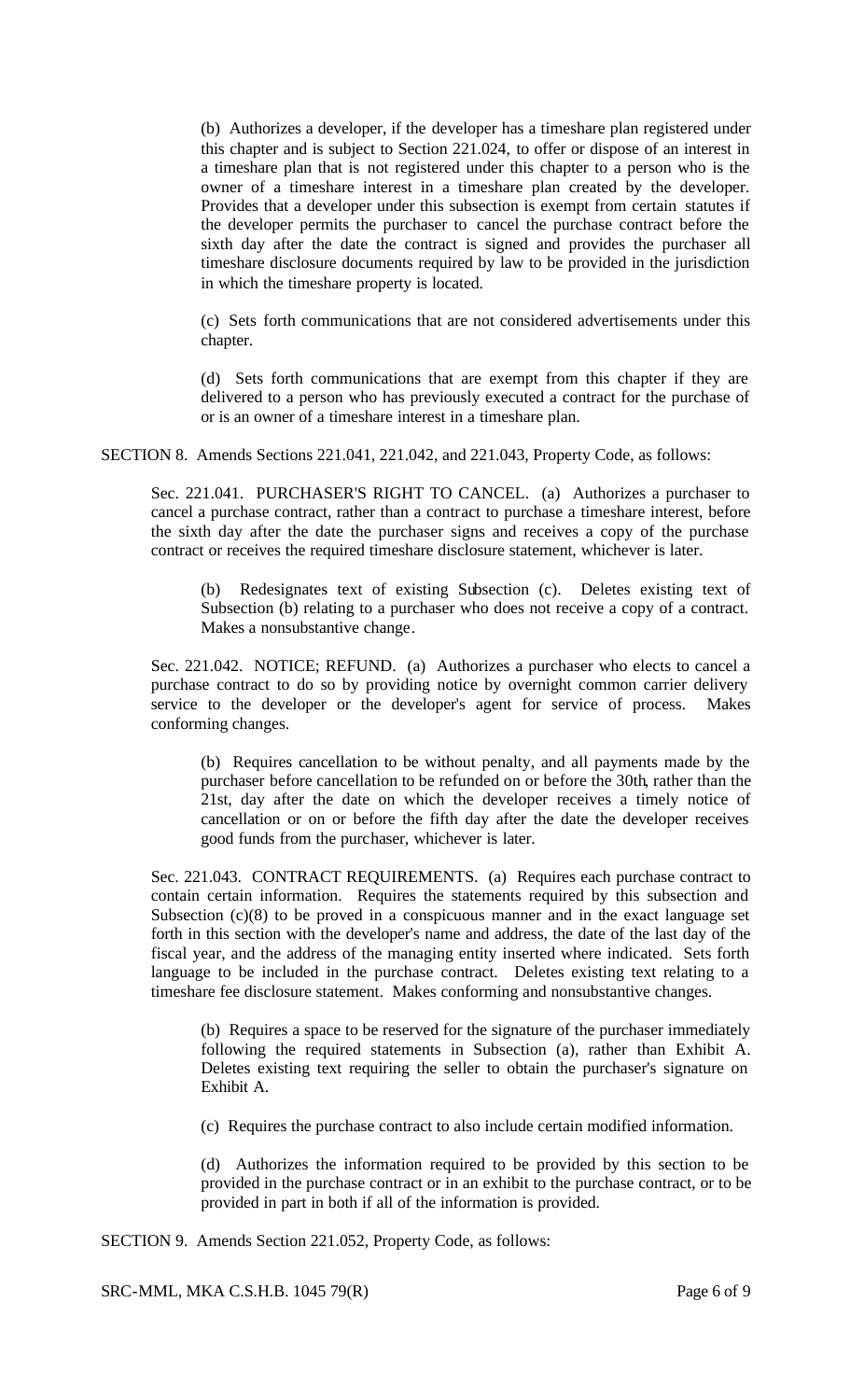Sec. 221.052. New heading: LIABILITY OF DEVELOPER AND EXCHANGE COMPANY. (a) Creates subsection from existing text. Makes conforming changes.

(b) Prohibits an exchange company from having any liability with respect to any violation under this chapter arising out of the use by a developer of information relating to an exchange program other than that provided to the developer by the exchange company.

(c) Provides that an exchange company that denies exchange privileges to an owner whose use of accommodations in the owner's timeshare plan is denied is not liable to any member of the exchange company or exchange program or any third party because of the denial of the owner's exchange privileges.

SECTION 10. Amends Subchapter G, Chapter 221, Property Code, by amending Sections 221.061, 221.062, and 221.063, and adding Section 221.064, as follows:

Sec. 221.061. New heading: ESCROW OR TRUST ACCOUNT REQUIRED. (a) Creates subsection from existing text. Requires a developer or escrow agent of a timeshare plan to deposit in, rather than establish, an escrow or trust account in a federally insured depository 100 percent of all funds received during the purchaser's cancellation period. Deletes existing text relating to establishing an escrow account for the purpose of protecting deposits.

(b) Provides that an escrow agent owes the purchaser a fiduciary duty.

(c) Requires the escrow agent and the developer to execute an agreement that includes a statement containing certain provisions.

(d) Requires a developer, if the developer contracts to sell a timeshare interest and the construction of the building in which the timeshare interest is located has not been completed when the cancellation period expires, to continue to maintain all funds received from the purchaser under the purchase agreement in the escrow or trust account until construction of the building is completed. Provides that the documentation required for evidence of completion of construction includes certain certificates and evidence.

SECTION 221.062. New heading: RELEASE OF ESCROW. Redesignates text from existing Section 221.063. Deletes existing text of Section 221.062 relating to the escrow amount. (a) Authorizes the funds or property constituting the escrow or trust deposit to be released from escrow only in accordance with this section.

(b) Requires the funds to be paid to the purchaser, or the developer if the purchaser's funds have been refunded previously by the developer, if the purchaser cancels the purchase contract as provided by the contract.

(c) Creates subsection from existing text. Requires the funds to be paid to the developer if the purchaser defaults in the performance of obligations under the terms of the purchase contract. Deletes existing text relating to an application for release of the escrow deposit.

(d) Requires the funds to be paid to the purchaser if the developer defaults in the performance of obligations under the purchase contract.

(e) Authorizes the funds to be disbursed to the developer by the escrow or trust agent, if acceptable evidence of completion of construction is provided, if the funds of the purchaser have not been disbursed previously as provided by Subsections (a)-(d).

(f) Requires the agent, if there is a dispute relating to the funds in the escrow or trust account, to maintain the funds in the account until the agent receives written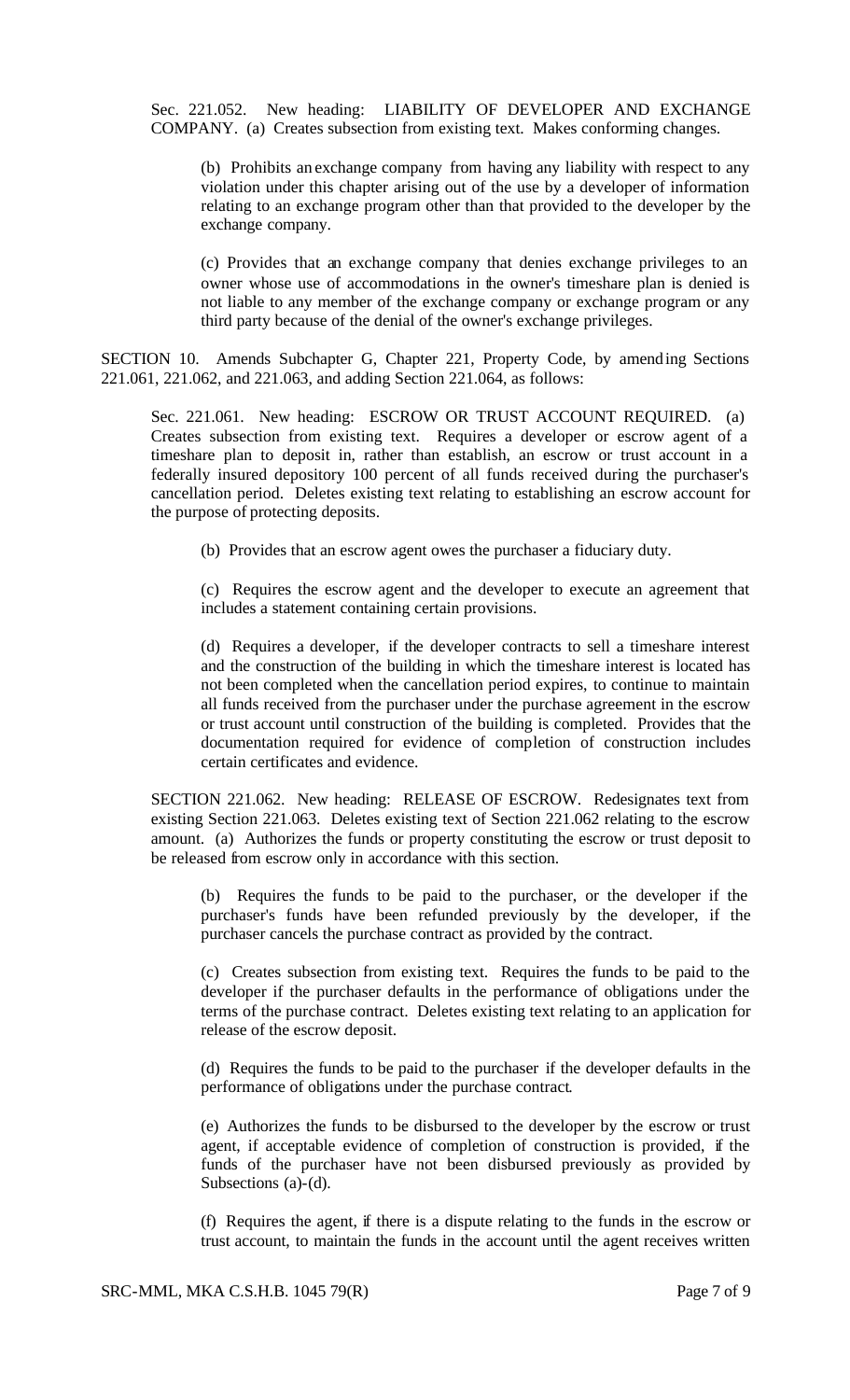directions agreed to and signed by all parties or a civil action relating to the disputed funds is filed.

(g) Requires the escrow or trust account agent to be deposit the funds with the court in which the action is filed if a civil action is filed under Subsection (f).

Sec. 221.063. ALTERNATIVE TO ESCROW OR TRUST ACCOUNT: FINANCIAL ASSURANCE. (a) Authorizes the commission, instead of the deposit of funds in an escrow or trust account as provided by Section 221.061, to accept from the developer a surety bond, irrevocable letter of credit, or other form of financial assurance, including financial assurance posted in another state or jurisdiction.

(b) Requires the amount of the financial assurance provided under this section to be an amount equal to or more than the amount of funds that would otherwise be placed in an escrow or trust account under Section 221.061(a).

(c) Requires the amount of the financial assurance provided under this section for timeshare property under construction as provided by Section 221.061(d) to be the lesser of certain amounts.

Sec. 221.064. DOCUMENTATION REQUIRED. Requires the escrow or trust account agent or developer to make documents related to the escrow or trust account or the financial assurance provided available to the commission at the commission's request. Deletes existing text authorizing an escrow agent to release the escrow deposit to the applicant.

SECTION 11. Amends Section 221.071, Property Code, by amending Subsection (a) and adding Subsections (c) and (d), as follows:

(a) Includes exceeding a one-to-one purchaser-to-accommodation ratio for a timeshare plan during a consecutive 12-month period, as determined under Subsection (c), amongst the actions that constitute a false, misleading, or deceptive practice. Deletes existing text relating to an exemption from this section and false information included in an annual timeshare fee and expense statement. Makes conforming changes.

(c) Provides that a developer complies with the one-to-one purchaser-to-accommodation ratio referred to in Subsection (a)(9) if the total number of purchasers eligible to use the accommodations of the timeshare plan during a consecutive 12-month period never exceeds the total number of accommodations available for use in the timeshare plan during that same period. Sets forth guidelines for computing the purchaser-toaccommodation ratio.

(d) Provides that, if a developer has substantially complied with this chapter in good faith, a nonmaterial error or omission is not actionable. Provides that any nonmaterial error or omission is not sufficient to permit a purchaser to cancel a purchase contract after the period provided for cancellation expires under this chapter.

SECTION 12. Amends Section 221.072, Property Code, to require the developer, as well as the managing entity, to maintain certain insurance with respect to the timeshare property before the disposition of any timeshare interest, including the full replacement cost of the accommodations and amenities of the timeshare property.

SECTION 13. Amends Section 221.073(a) and (b), Property Code, to make conforming changes.

SECTION 14. Amends Section 221.074, Property Code, as follows:

Sec. 221.074. ANNUAL TIMESHARE FEE AND EXPENSE STATEMENT. (a) Requires the managing entity, notwithstanding any contrary provision of the required timeshare, rather than promotional, disclosure statement, project instrument, timeshare instrument, or bylaws adopted pursuant to a timeshare instrument, to make a written

SRC-MML, MKA C.S.H.B. 1045 79(R) Page 8 of 9